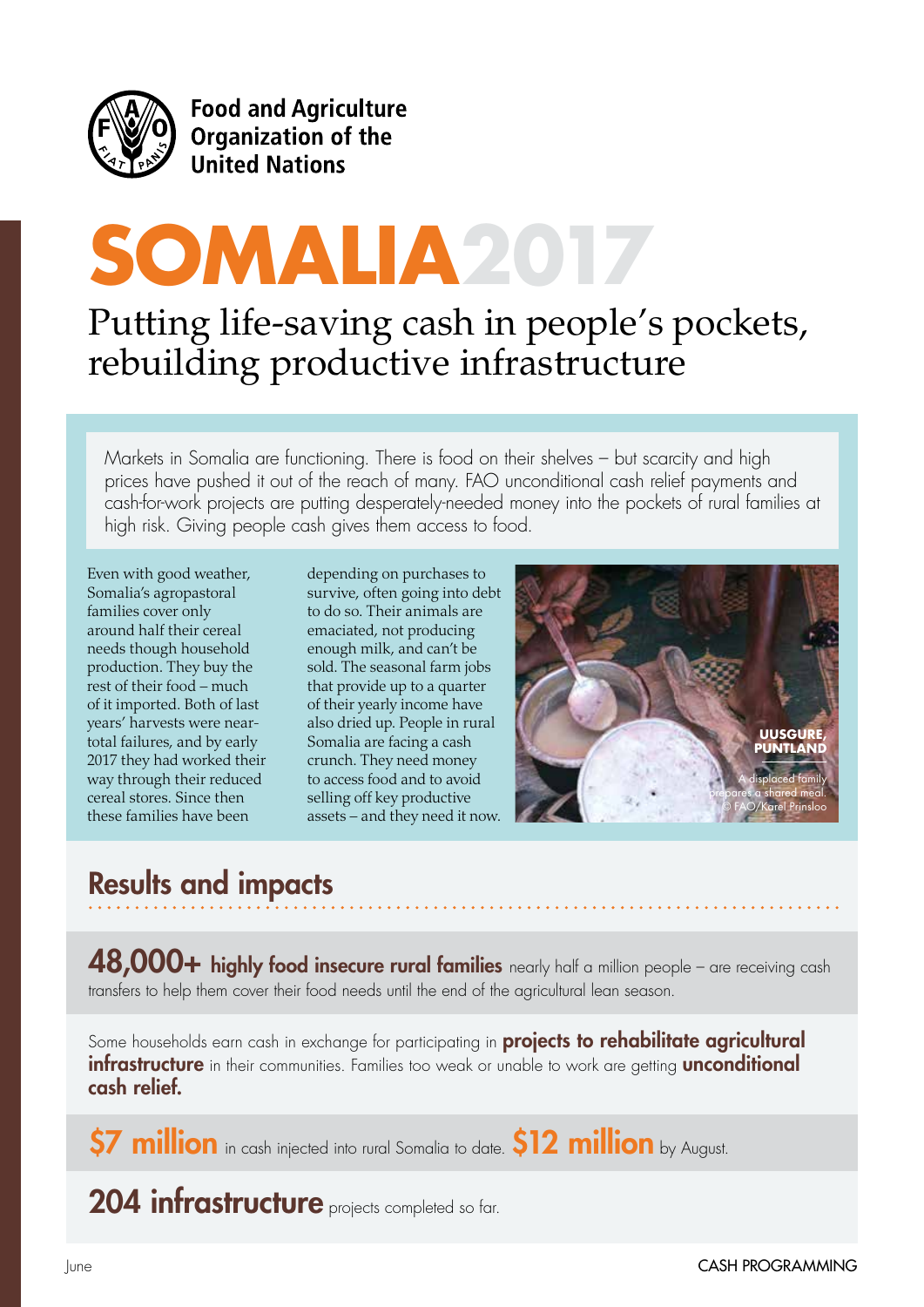# **FOOD PRICE TRENDS**

### +109%

Cost of cowpeas in Galgaduud, Mudug and Nugal regions. 

#### +83%

Cost of red sorghum in Bay, Bakool, Gedo and Hiraan.

#### +36%

Cost of fresh camel milk in Awdal, Woqooyi Galbeed, Togdheer and Sanaag. 

#### +26%

Cost of white maize in Lower and Middle Shabelle.

*Increase, April 2017 compared to April 2016. Source: FSNAU.*

#### *The power of cash*

Barter, interpersonal debt and even mobile banking are used in Somalia, but cash remains king. Cash is accepted everywhere. It is highly mobile, relatively easy to get to quickly into remote areas. And since food markets in Somalia are functioning, cash offers a way to rapidly reach highly food insecure populations.

The immediate goal of FAO's cashbased interventions is to improve household-level food security and

guarantee that families can access food during this crisis.

But having cash on hand also lets people avoid selling animals or other property to feed themselves and so hold on to their most crucial livelihood assets. And cash has a multiplier effect – FAO infusions of money into rural areas are buoying up farmers, traders and storeowners, putting people and communities on a better footing to resume normal life after the drought ends.

Projects are not time-intensive and usually only involve one household member; they do not detract from the

time that families need to invest in their own farms and animals. Cashfor-work represents an additional source of income, not a substitute for livelihoods.

Where payments are in exchange for work on agricultural infrastructure, projects are lifting local food production, in the short term – and creating shared assets that will enhance productivity for entire communities in the future. Efforts to improve access to irrigation by farmers in southern Somalia's riverine zones, for example, should help them increase maize production by up to 80 percent.

Communities know best who needs the most; that, combined with field verification and remote monitoring, helps ensure that aid is well-targeted.

#### *Moving money into Somalia and into people's pockets*

FAO works with *hawala* money transfer agents to get cash into the country. These traditional institutions have a 1,000-year history and are relied upon by millions of people around the world to conduct financial transactions. In Somalia, their reach extends even into the remotest regions. By some estimates, remittances received through hawalas account for a third of the country's gross domestic product.

• 120 catchments have increased water storage capacity in rural Somalia by 795,000 cubic meters – a volume sufficient to sustain 220,000 farm animals for 3 months.

To help reduce the risk of aid being diverted from intended targets, FAO distributes vouchers that beneficiaries redeem for cash.

Ahead of each payment, FAO's local NGO partners issue a uniquely-numbered voucher to each beneficiary for that specific transaction. The voucher bears the beneficiary head of household's unique ID, and biometric data and photograph.

The hawalas transfer funds to money agents in areas near beneficiaries, which they redeem for cash. FAO receives confirmation from its NGO partners when vouchers are handed over, and the money venders also report once each voucher has been exchanged for cash.

Our implementing partners stay in contact with communities to ensure that aid is arriving and submit regular progress reports; our call centre contacts beneficiaries via telephone to cross-check. Using satellites and remote sensing technology, we track the progress of infrastructure rehabilitation.

#### *Targeted, community-owned interventions*

FAO's cash interventions are consent-based and evidence driven.

**1.** FSNAU assesses food availability and market prices to determine the cost of the "minimum expenditure basket" requirement in each district being helped.

**2.** NGO partners engage with target communities to identify families at greatest need, assess their nutritional status and ascertain which are able and willing to work versus which simply need unconditional cash relief.

**3.** Data for each family is registered via FAO mobile – and laptop-based survey and field management tools. Beneficiary lists are crossed-checked with other humanitarian actors to avoid overlap in assistance.

**4.** Communities propose infrastructure projects and FAO evaluates them for their viability and usefulness – on-site when possible, and using high-resolution satellite imagery and other data sources when not.



• 204 productive infrastructure projects completed in

- 2017 so far.
- 
- 
- 
- 
- 

• **29 canals irrigating 3,800 hectares** of land. Enhanced productivity will yield 9,500 additional tonnes of maize.

• 27 soil contouring projects have revitalized nearly 500 hectares of pastureland.

• 29 repaired river embankment breakages will prevent flooding on approximately 2,300 hectares of land in Somalia's southern breadbasket.

• An additional 149 projects are underway.

# **SUPPORTING AGRICULTURE, SUSTAINING LIVELIHOODS**

#### **CASH RELIEF & CASH-FOR-WORK: AS OF 2 JUNE 2017**